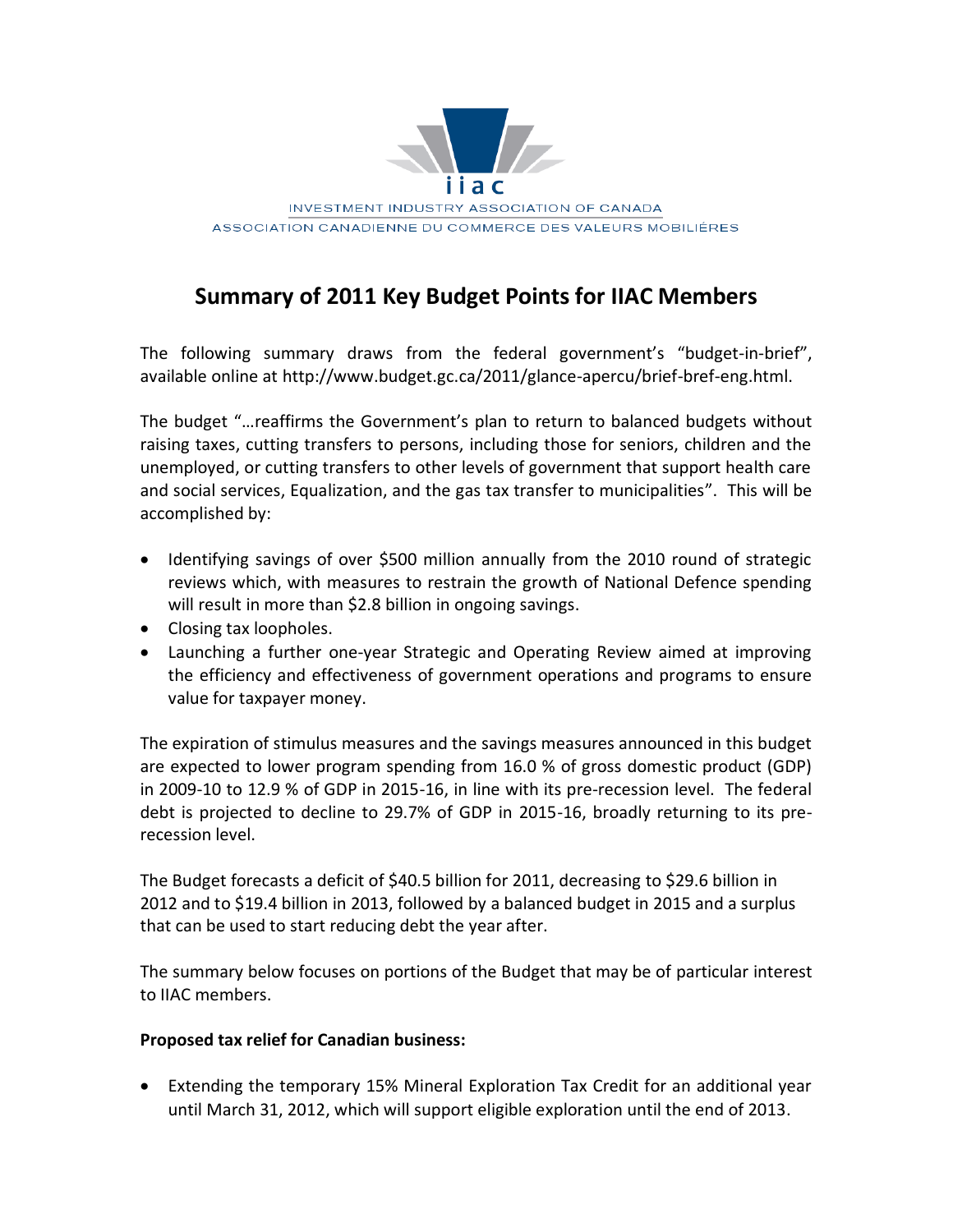- Extending the accelerated capital cost allowance treatment for investments in manufacturing and processing machinery and equipment for two years.
- Aligning deduction rates for intangible capital expenses in oil sands projects with rates in the conventional oil and gas sector.
- Reducing red tape to lessen the compliance burden on small businesses through the Red Tape Reduction Commission *[Note: IIAC has made representations to this* commission to reduce unnecessary compliance costs for not only smaller but all IIAC members; they are largely in the tax reporting area].
- Providing a temporary Hiring Credit for Small Business of up to \$1,000 against a small firm's increase in its 2011 Employment Insurance (EI) premiums over those paid in 2010.
- Extending work-sharing agreements by up to 16 weeks so companies can avoid layoffs by offering EI benefits to workers willing to work a reduced work week while their company recovers.
- Renewing the Best 14 Weeks and Working While on Claim El pilot projects for one vear.
- Providing \$20 million over two years to help the Canadian Youth Business Foundation to support young entrepreneurs.
- Providing \$80 million in new funding over three years through the Industrial Research Assistance Program to help small and medium-sized businesses accelerate their adoption of key information and communications technologies through collaborative projects with colleges.

# Improving registered savings and investment programs:

- Introducing anti-avoidance rules for Registered Retirement Savings Plans (RRSPs) matching (generally for effect after Budget Day) the advantage, prohibited investment, and non-qualified investment rules that apply to Tax-Free Savings Accounts (TFSAs). [Note: In discussions with Finance officials in the lock-up, it was noted that the industry may want to reconfirm the CRA's ruling regarding advantages for commission rebates].
- Increasing flexibility to access Registered Disability Savings Plan (RDSP) assets for beneficiaries with shortened life expectancies (for effect after 2010) and following through on the commitment to review the RDSP in 2011. [Note: The latter should allow IIAC to press for simplification of a number of measures]
- Providing up to \$10 million a year in tax relief by allowing transfers between subscribers in individual plans of siblings with the same flexibility as for subscribers in family plans have for Registered Education Savings Plans (RESPs) and in assistance to Canadian post-secondary students who study abroad (for effect after 2010).
- Bringing Individual Pension Plan (IPPs) rules more in line with Registered Retirement Income Funds (RRIFs) for effect 2012 and subsequent years.
- Applying tax on split income (capital gains) on or after Budget Day in certain cases.
- Consulting on Employee Profit Sharing Plans (to the extent that they may be being used by some companies to void making Canada Pension Plan contributions).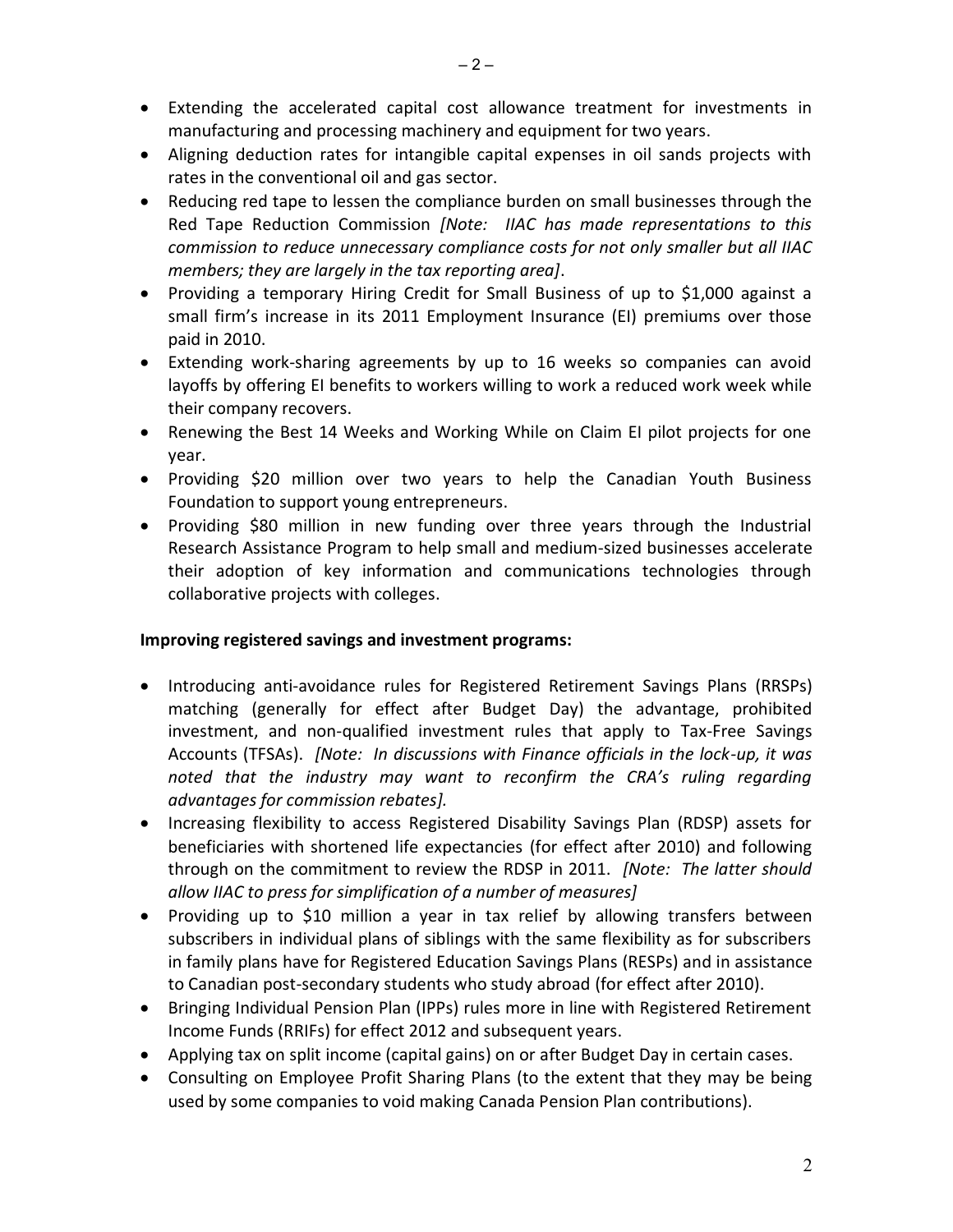- Making additional tax avoidance changes (e.g., with respect to deferral of corporate taxes by use of partnerships, the stop-loss rules on the redemption of a share).
- [Note: No additional details regarding pooled registered pension plans were provided in the budget; Finance staff in the lock-up confirmed that no changes to eliminate payroll taxes on contributions to Group RRSPs had been announced but suggested that the IIAC make its representations in this regard to Finance in its upcoming submission on the PRPPs.

# Strengthening the Canadian retirement income system:

- Enhancing the Guaranteed Income Supplement (GIS) for those seniors who rely almost exclusively on their Old Age Security and the GIS and may therefore be at risk of experiencing financial difficulties, providing a new top-up benefit of up to \$600 annually for single seniors and \$840 for couples, improving the financial security of more than 680,000 seniors across Canada.
- Changing federal rules to eliminate the mandatory retirement age for federally regulated employees.

# **Regarding the financial sector:**

- Introducing legislation to reinforce the stability of Canadian housing finance and strengthen the mortgage insurance regime.
- Moving forward on the recommendations of the Task Force on Financial Literacy, and announcing the Government's intention to appoint a Financial Literacy Leader to promote national efforts.
- Enhancing consumer protection by banning unsolicited credit card cheques and developing measures related to network-branded prepaid cards.

# **For individual Canadians:**

- Providing nearly \$870 million over two years (\$400 million in 2011/12) to address climate change and air quality, including extension of the ecoENERGY Retrofit  $-$ Homes program; more information will follow from the federal government.
- Introducing a new 15% non-refundable Family Caregiver Tax Credit on an amount of \$2,000 that will provide tax relief to caregivers of all types of infirm dependent relatives including spouses, common-law partners and minor children.
- Removing the limit on the amount of eligible expenses that caregivers can claim under the Medical Expense Tax Credit in respect of financially dependent relatives.
- Introducing a new 15% Children's Arts Tax Credit, provided on up to \$500 of eligible expenses for programs associated with children's artistic, cultural, recreational and developmental activities.
- Enhancing the Wage Earner Protection Program to cover more workers affected by employer bankruptcy or receivership.
- Extending the Targeted Initiative for Older Workers.